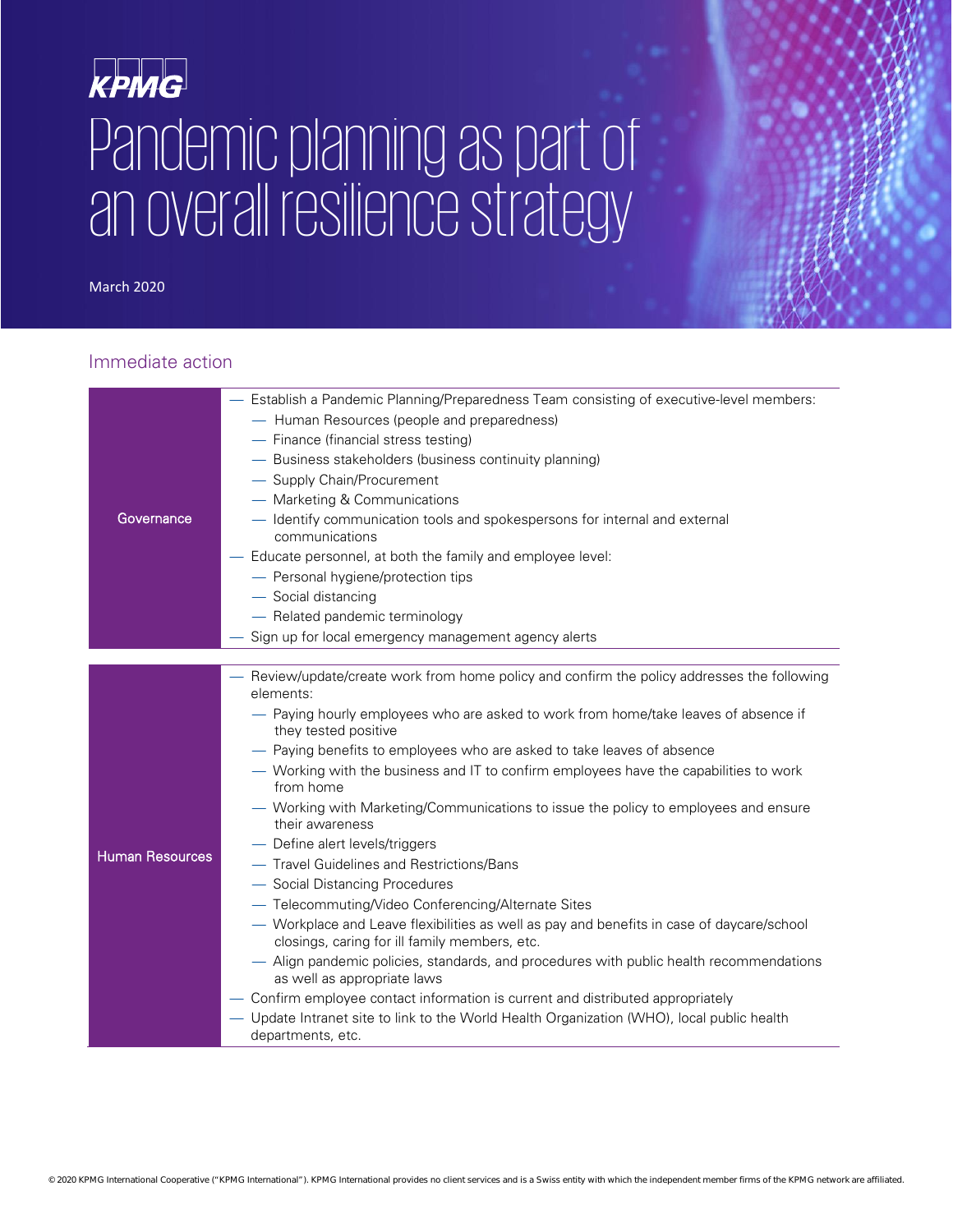# Activities already taken by organizations to date (continued)

| <b>Business</b><br>Continuity/<br>Information<br>Technology | - Confirm critical processes can be performed remotely or identify an alternative<br>- Validate essential tools to work remotely are available (i.e., laptop, VPN, etc.)<br>- Increased network bandwidth due to increased telecommuting, etc.<br>- Remote security access capabilities<br>- Establish a Help Line to assist employees who are not familiar with telecommuting or test<br>thoroughly in anticipation of a pandemic<br>- Review the organization's Risk Assessment and Business Impact Analysis to confirm the<br>critical business sites, processes, products, services, and a prioritized list of customers that<br>will be the focus of continued operations during a pandemic event<br>Determine which business processes will cease during the pandemic - deliver minimal viable<br>product<br>- Review the potential impacts to:<br>- Legal/Regulatory Requirements<br>- Reputation<br>- Customer Service/Any Current Service Level Agreements<br>- Operational Maximum Allowable Downtime<br>- Sign-off that the Pandemic Plan has been reviewed and approved by the Board of Directors<br>or Committee annually        |
|-------------------------------------------------------------|-----------------------------------------------------------------------------------------------------------------------------------------------------------------------------------------------------------------------------------------------------------------------------------------------------------------------------------------------------------------------------------------------------------------------------------------------------------------------------------------------------------------------------------------------------------------------------------------------------------------------------------------------------------------------------------------------------------------------------------------------------------------------------------------------------------------------------------------------------------------------------------------------------------------------------------------------------------------------------------------------------------------------------------------------------------------------------------------------------------------------------------------------|
| Marketing/<br>Comms                                         | - Develop communication vehicles and frequencies targeting:<br>$-$ Employees<br>- Customers/Clients<br>- Regional Offices<br>- Supply Chain/Service Providers<br>- Board of Directors<br>- Develop a communication plan to facilitate consistent internal and external<br>communications<br>Determine the appropriate level of communication consistent with an organization's protocol<br>- keep employees informed without introducing unnecessary stress<br>- Determine appropriate level of communication with clients                                                                                                                                                                                                                                                                                                                                                                                                                                                                                                                                                                                                                    |
| Security/Facilities/<br><b>Health &amp; Safety</b>          | - Direct leadership to follow guidelines published by leading global authorities (e.g. WHO)<br>- Inventory hand sanitizers, ensuring appropriate distribution of devices near restrooms,<br>kitchens, common areas<br>- Assess employee health and safety risks<br>- Increased facility cleaning                                                                                                                                                                                                                                                                                                                                                                                                                                                                                                                                                                                                                                                                                                                                                                                                                                              |
|                                                             | - Connect with critical supply chain providers to identify their operational approach in providing<br>vital products/services<br>- Determine critical suppliers and vendors as defined by the business<br>- Work with the business to identify alternative vendors/suppliers - alternates may have been<br>vetted previously<br>- Develop and integrate a control structure for exports from highly impacted countries<br>- Determine the location of the vendors/suppliers and define supplier routes<br>- Review contracts with key customers and suppliers to understand liability in the event of<br>supply shortages<br>- Review vendor/supplier continuity plans<br>- Develop plans for surge buying before, during, and between pandemic waves<br>- Obtain line of sight for which orders will be potentially impacted<br>- Obtain visibility into the tiers of your supply chain to assess overall impact<br>- Explore transportation alternatives<br>- Obtain transparency into what are the critical materials with the highest impact, if applicable<br>- Evaluate inventory positions and manufacturing priorities, if applicable |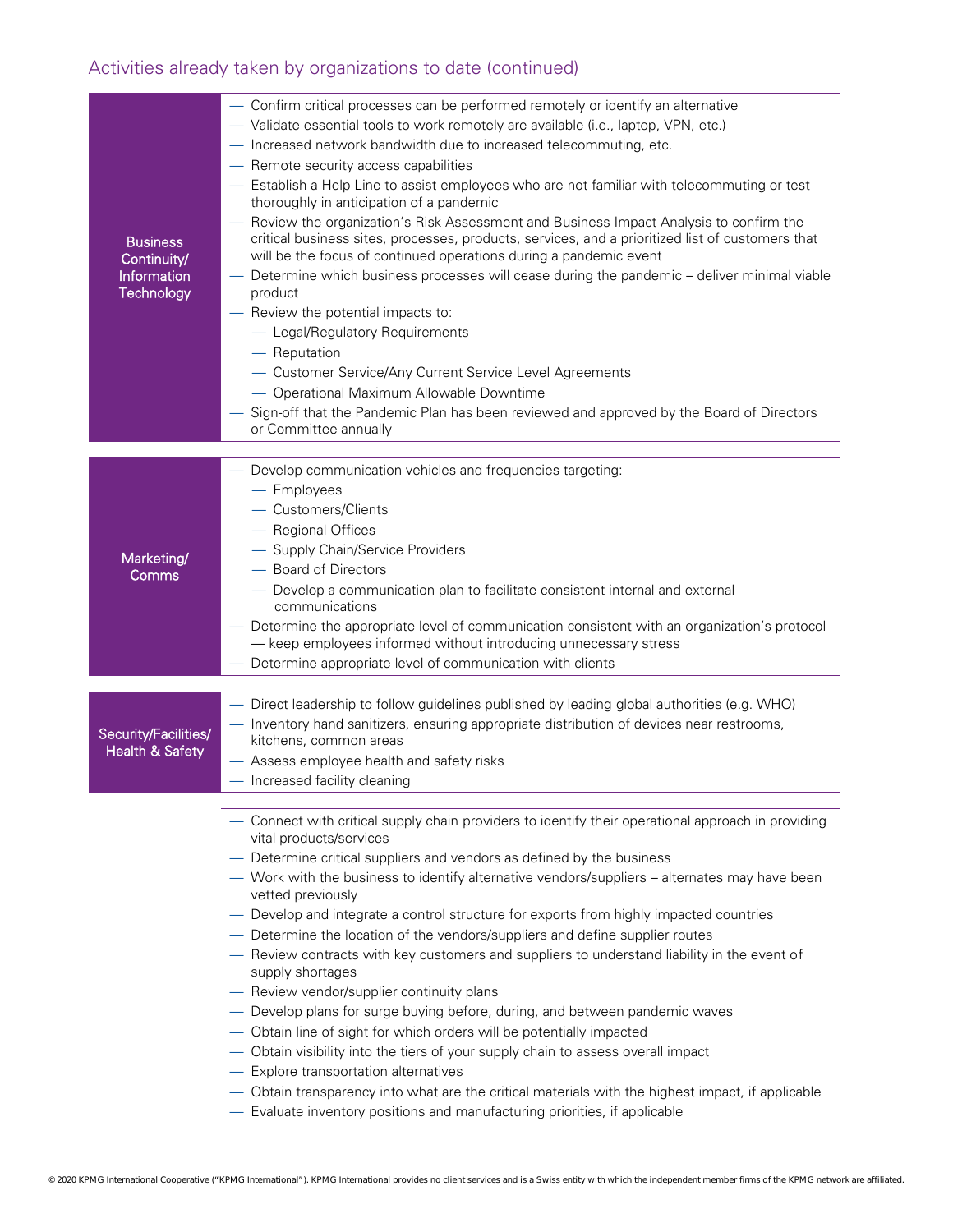## Medium-to-long term actions

| Pandemic<br>Planning/<br><b>Preparedness</b><br><b>Team</b>               | Closely monitor outbreaks and announcements as reported by WHO, and local health and<br>emergency management agencies<br>Activate the Pandemic Plan, if appropriate<br>Work with the area public health departments and emergency management agencies to<br>understand local pandemic response plans and align accordingly<br>- Travel Restrictions/Bans<br>- Public Transportation<br>- Daycare/School Closings<br>- Government Shutdowns<br>Develop Situation Reports on employee absenteeism/check-ins (confidential<br>information/Need to Know Basis)<br>Open limited service locations with limited services, if applicable<br>Migrate to 100 percent virtual operations if needed |
|---------------------------------------------------------------------------|------------------------------------------------------------------------------------------------------------------------------------------------------------------------------------------------------------------------------------------------------------------------------------------------------------------------------------------------------------------------------------------------------------------------------------------------------------------------------------------------------------------------------------------------------------------------------------------------------------------------------------------------------------------------------------------|
| Finance                                                                   | - Review cash flow and revise expenditures as necessary<br>- Work with supply chain to inventory forecasts and predict supply and demand<br>Assess financial stability and identify variables that will impact revenue and cost<br>Define scenarios that address global slowdowns, model cash flow, etc.<br>- Include trigger-based moves in each scenarios to stabilization organizations                                                                                                                                                                                                                                                                                               |
| <b>Business</b><br>Continuity/<br><b>Information</b><br><b>Technology</b> | — Widen Virtual Private Network (VPN) to allow all employees to work remotely                                                                                                                                                                                                                                                                                                                                                                                                                                                                                                                                                                                                            |

### Actions to consider following the event

| <b>Human Resources</b>                                             | - Issue guidelines provided by public health authorities:<br>- Lifting of Travel Restrictions<br>- Public Transportation<br>- Daycare/School Openings<br>- Government Openings<br>Communicate with personnel to return to the worksite, once they are healthy and/or no<br>longer caring for an ill family member and after any quarantine periods                                                                                             |  |  |
|--------------------------------------------------------------------|------------------------------------------------------------------------------------------------------------------------------------------------------------------------------------------------------------------------------------------------------------------------------------------------------------------------------------------------------------------------------------------------------------------------------------------------|--|--|
|                                                                    |                                                                                                                                                                                                                                                                                                                                                                                                                                                |  |  |
| Pandemic<br>Planning/<br><b>Preparedness</b><br>Team               | - Debrief and discuss any lessons learned<br>— Assign any outstanding issues and report on the status of such issues until resolution<br>- Protect customers by facilitating a no-penalty situation/fees for cancellations<br>Consider offering discounts to customers to preserve loyalty                                                                                                                                                     |  |  |
|                                                                    |                                                                                                                                                                                                                                                                                                                                                                                                                                                |  |  |
| <b>Business</b><br>Continuity/<br>Information<br><b>Technology</b> | Update the Pandemic Plan and any other related Business Continuity/Resiliency Plans based<br>on lessons learned<br>Validate the Pandemic Plan annually (i.e., through tabletop exercises, functional exercises,<br>tests):<br>-So personnel understand their roles and responsibilities<br>-Validate critical business processes can continue with internal and external support<br>-Confirm communication tools are available and operational |  |  |